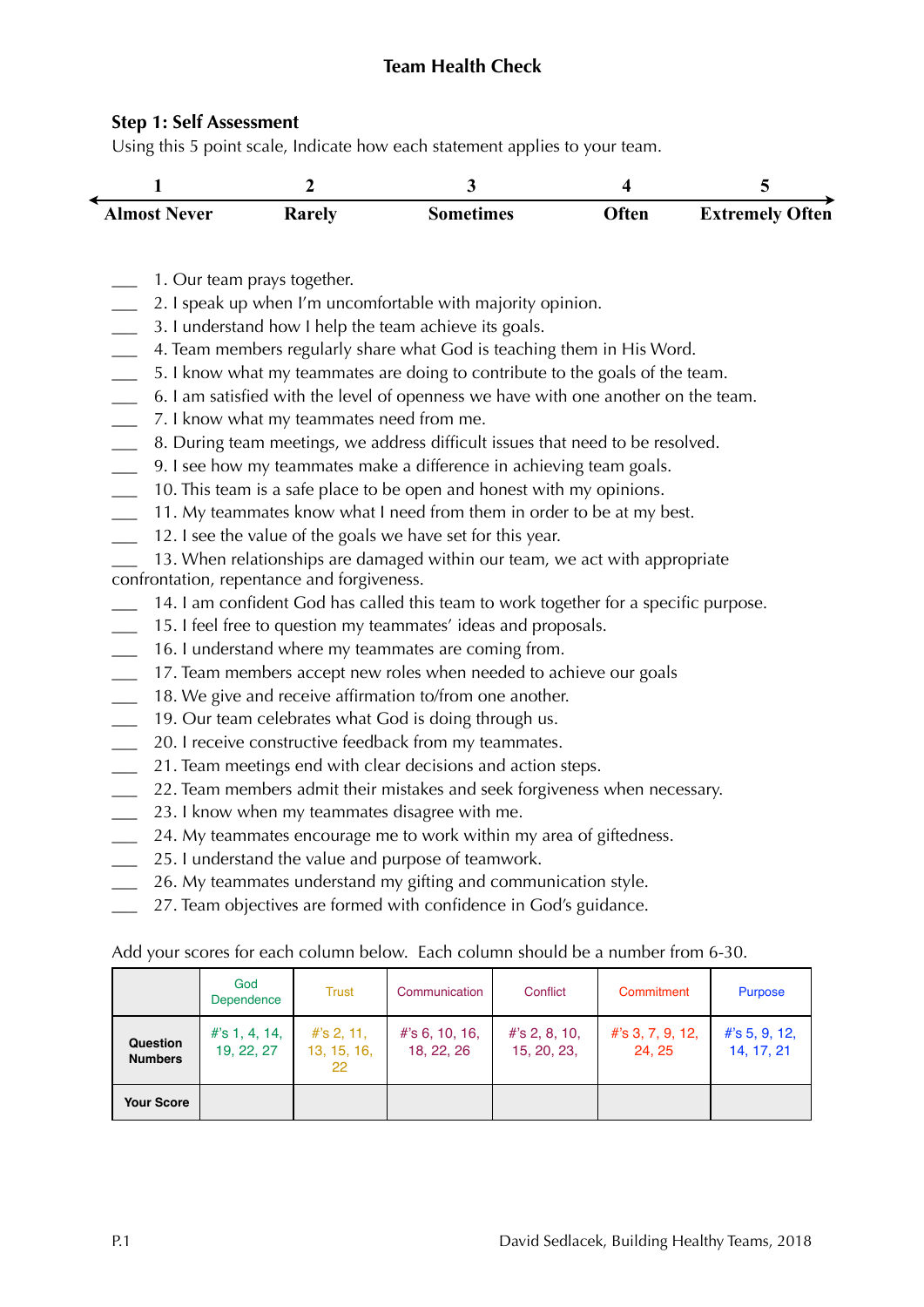# **Step 2: Sharing**

| <b>Names</b> | God<br><b>Dependence</b> | <b>Trust</b> | <b>Communication</b> | <b>Conflict</b> | <b>Commitment</b> | <b>Purpose</b> |
|--------------|--------------------------|--------------|----------------------|-----------------|-------------------|----------------|
| you:         |                          |              |                      |                 |                   |                |
|              |                          |              |                      |                 |                   |                |
|              |                          |              |                      |                 |                   |                |
|              |                          |              |                      |                 |                   |                |
|              |                          |              |                      |                 |                   |                |
|              |                          |              |                      |                 |                   |                |
|              |                          |              |                      |                 |                   |                |
|              |                          |              |                      |                 |                   |                |
| <b>Total</b> |                          |              |                      |                 |                   |                |

1. Share your scores with each other, one column at a time.

2. Identify areas of agreement - consistent high scores and low scores. Then identify areas where there is are some high and some low scores. Why do you think there is a variety of opinion on these team qualities?

|                                                                                                                         | <b>Strengths</b> | Weaknesses | <b>Variety of Opinion</b> |
|-------------------------------------------------------------------------------------------------------------------------|------------------|------------|---------------------------|
| <b>God Dependence</b><br><b>Trust</b><br><b>Communication</b><br><b>Conflict</b><br><b>Commitment</b><br><b>Purpose</b> |                  |            |                           |